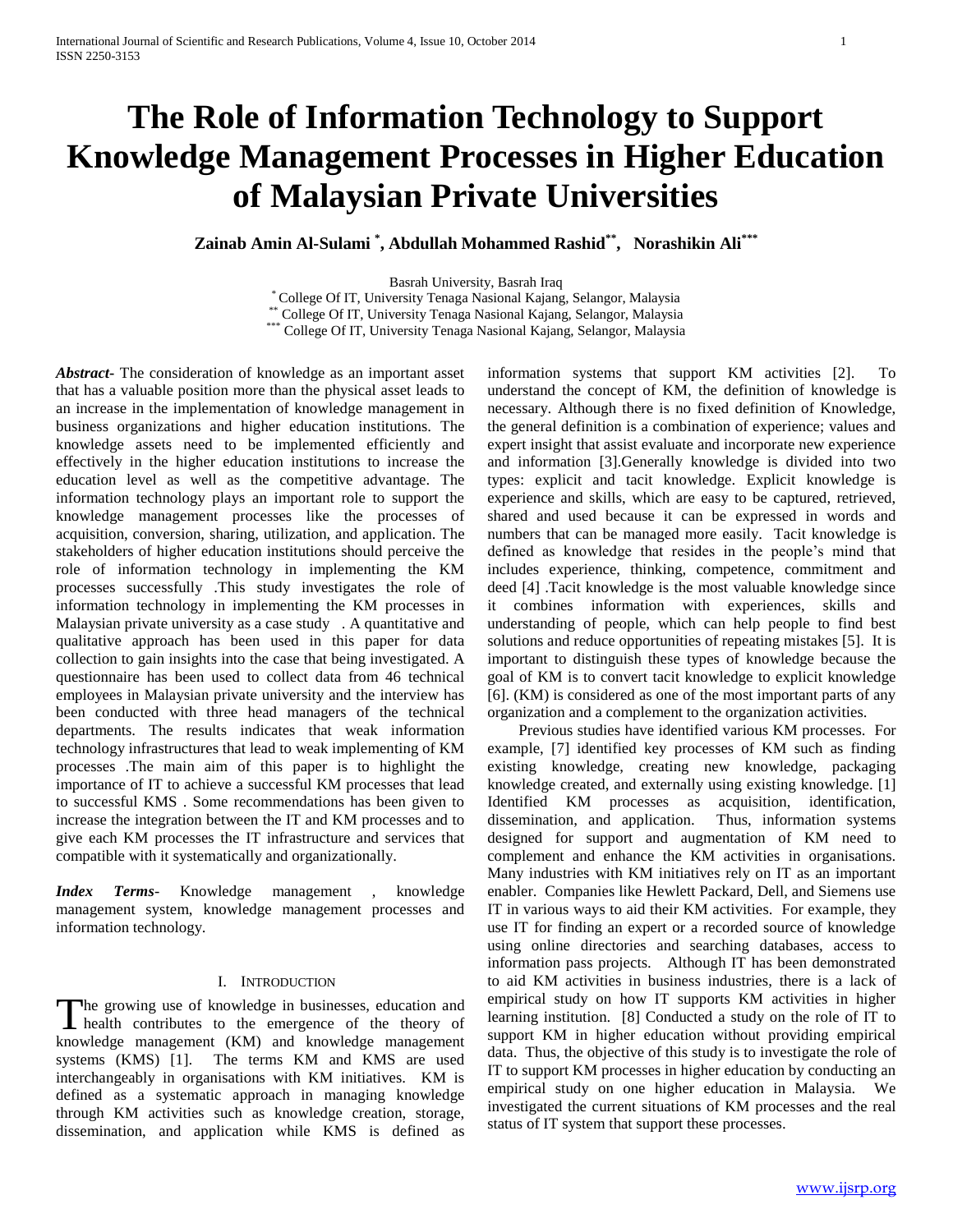### II. LITERATURE REVIEW

# **1. Knowledge management in higher education**

 Universities are recognised as organisations that are knowledge-intensive as their business success relies on intellectual capital. Most of the activities in the universities are knowledge-based activities that involve creation, and transfer of knowledge among their employees especially among lecturers, and students. Thus, universities do have a significant level of knowledge management activities but have not had any formal KM practices. Therefore, it is important to recognise these, and use them as foundations for further development, rather than to invent a whole new paradigm [9].

 Although the interest in KM is rapidly growing, KM is still considered as a new concept that has been merely implemented in higher education institutions. Implementing KM processes such as sharing, conversion, utilization and acquisition of both tacit and explicit knowledge in higher education can lead to significant improvement [10]. These processes are considered as the nature of the member staff job inside universities. Therefore, the higher education should adopt the KM and use KM best practices in their universities as a means to continuously save their knowledge asset due to the risk of loss the knowledge without a management system that can preserve it systematically and organizationally. However, the most important challenge of KM implementation in higher education is to convert the tacit knowledge that resides in individual's academic staff mind and make it explicit knowledge widely and easily available to staff member [6].

 The KM implementation in higher education can help to achieve the following advantages:

- Increase competitive advantage for responsive to the research grants, improvement the libraries , E learning and directly react to commercial opportunities [10].
- Reduce the amount of time required to conduct the researches [10].
- Reduce the wasted resource time and costs which are spent to administrative the universities [10].

## **2. Knowledge management processes**

 Knowledge management (KM) consist of various processes that are established to manage the knowledge flow efficiently and effectively. It can be defined as managing the corporation's knowledge through a systematically and organizationally specified process for acquiring, organizing, sustaining, applying, sharing and renewing both the tacit and explicit knowledge of employees to enhance organizational performance and create value [11]. Many previous studies identify different processes and mechanism to manage the knowledge successfully inside the organizations environment. First of all, knowledge needs to be obtained in the organization through the process of acquisition [12] or through the generation process [11]. The acquired knowledge need to enter another process in order to use it efficiently, this process called the conversion process [13] or codification process [11] which is responsible of standardising and categorizing knowledge. Eventually this codified knowledge need to be available to be used by the organization employees. The process that is responsible of making the knowledge available to use is called the distribution process [14] or it called

the sharing process [15] .after the knowledge shared successfully, it need to apply and implement practically in the organization ,this process is called the application process [2] and utilisation [16],[15]. Accordingly, the knowledge management life cycle as it is demonstrated in the literature review consist of processes of knowledge acquisition, conversion, sharing and application [13].

### **a. Knowledge Acquisition**

 Knowledge acquisition is a fundamental process in the KM implementation. It is the process that enables an organization to obtain the knowledge from external sources. External knowledge sources are important and one should therefore take a holistic view of the value chain [17]. Sources include suppliers, competitors, partners/alliances, customers, and external experts that can extend well outside the firm. Knowledge acquisition capabilities consist of processes and techniques for collecting information and creating knowledge from internal and external sources. Acquisition of external knowledge indicates the identification function, which represents the "generator" of intelligence for the organization. External environmental signals are identified, and information on those signals are gathered and transmitted across the organizational boundary. The more knowledge that can be collected in the firm, the better the acquisition capability works. Information and knowledge may be acquired through several processes from various sources, by learning, when observing other organizations, by implementing knowledge possessing components and by intentional search and monitoring. The speed of a firm's efforts to identify and collect knowledge can determine the quality of a firm's acquisition capabilities. The greater the effort, the more quickly the firm will build requisite capabilities [18].

### **b. Knowledge Conversion**

 The knowledge conversion is a critical process that play important role in the knowledge life cycle. It means converting the knowledge from one form to another form, tacit knowledge to explicit knowledge which is one of the most difficult processes due to the difficulty of converting the tacit knowledge that is embedded in the human mind to a formal structural knowledge that can be dealt with directly. In this process it is important to know what the knowledge that can be converted is and what is the kind of knowledge that is more easily transferable. [19]defined four types of conversion processes are that considered the most important processes to convert the knowledge efficiently from the tacit to explicit and vice versa. these processes can be classified as Tacit-to-tacit (socialisation) individuals acquire knowledge from others through dialogue and observation, Tacit-to-explicit (externalisation) - the articulation of knowledge into tangible form through elicitation and documentation, Explicit-to-explicit (combination) - combining different forms of explicit knowledge, such as that in documents or databases explicit-to-tacit (internalisation) - such as learning by doing, where individuals internalise knowledge into their own mental models from documents.

### **c. Knowledge Sharing**

 Knowledge sharing is considered one of the fundamental KM activities, It can be defined as a multitude of processes including exchanging knowledge skills, experience, and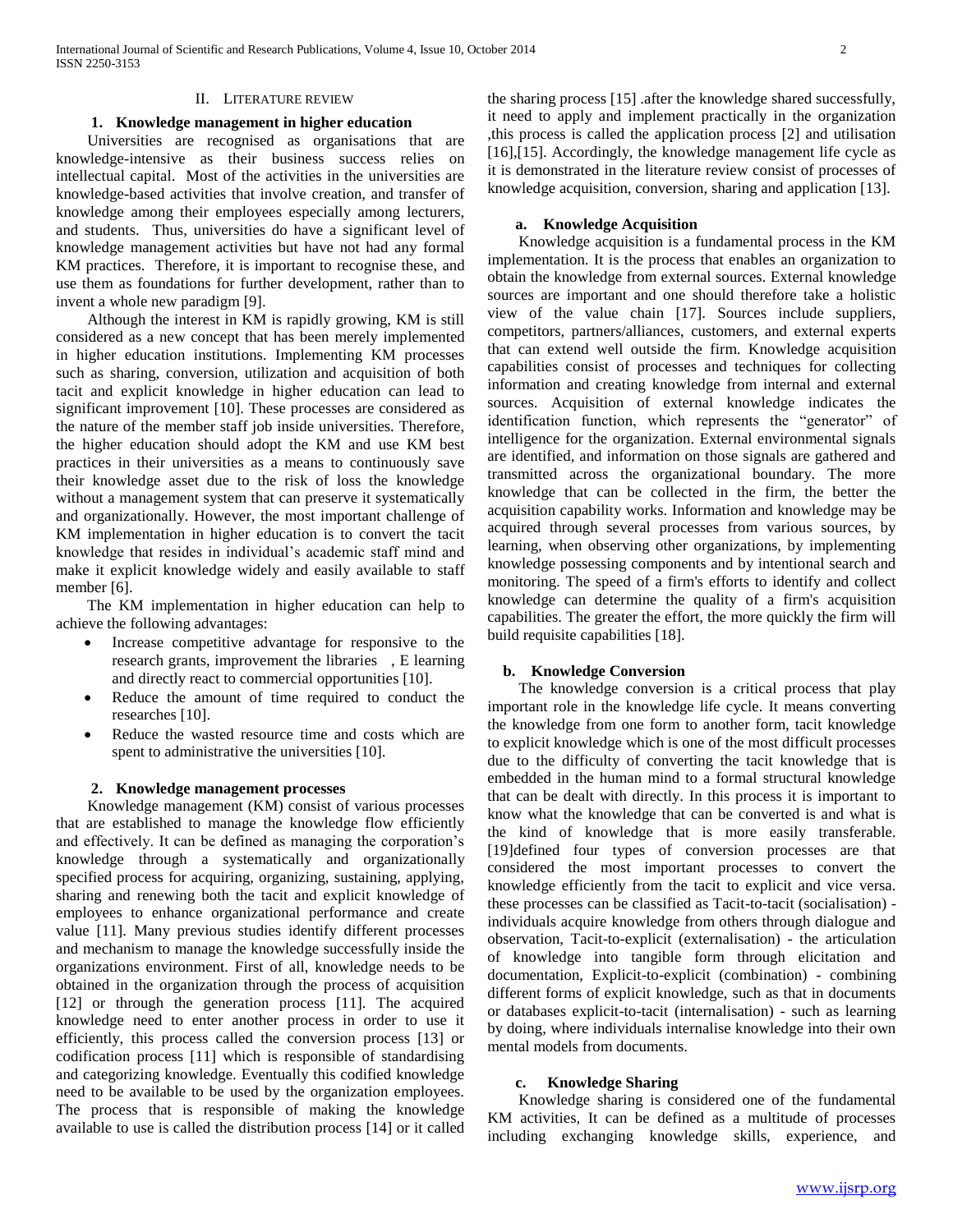understanding [20].The ultimate function of knowledge sharing is to spread and make knowledge accessible and usable between the employees in the organization environment and it requires the willingness of employees to share their knowledge . Thus, knowledge sharing between employees and within and across teams allows organizations to exploit and capitalize on knowledge-based resources [11]. The sharing process can lead to many advantages that can minimize the completion of new product development projects, team performance, organization innovation capabilities, and organization performance. These advantages will increase sales growth and revenue from new products and services [21].Thus, the right activation of knowledge sharing process may produce many advantages that enhance the performance of the organization broadly and the employee's effort particularly.

# **d. Knowledge Utilization application**

 The knowledge application can be defined as the organization's ability to effectively apply the existing knowledge to create new knowledge and to take action from the basis for achieving competitive advantage from knowledge-based assets [2]. [22] identified three primary mechanisms for the knowledge application to integrate the existing knowledge to create organizational capability: directives (specific set of rules, standards, procedures, and instructions developed through the conversion of specialists' tacit knowledge to explicit and integrated knowledge for efficient communication to nonspecialists ), organizational routines (the development of task performance and coordination patterns, interaction protocols, and process specifications that allow individuals to apply and integrate their specialized knowledge without the need to communicate what they know to others), and self-contained task teams (teams of individuals with prerequisite knowledge and specialty are formed for problem solving -in situations in which task uncertainty and complexity prevent the specification of directives and organizational routines). Thus, technology can support knowledge application by embedding knowledge into organizational routines. In these operations it can improve and support the knowledge application by facilitating the capture, updating, and accessibility of the knowledge and thus, lead to enhance the speed of knowledge integration and application.

# **3. Knowledge Management Systems in Higher Education**

 Information technology is considered a backbone enabler that supports the KM processes and implementations robustly [23] .By applying the IT, the KM converts directly into KMS. [2] Defined KMS as "IT-based systems developed to support and enhance the organizational processes of knowledge creation, storage/retrieval, transfer, and application". The IT infrastructures provide many facilities and tools that enable the implementations of KM by converting the old traditional tools and techniques that were used to manage the knowledge into modern forms. These tools and techniques can be grouped into one or more of the following categories: business intelligence, knowledge base, collaboration, content and document management, portals, customer relationship management, data mining, workflow, and search [24]. The IT infrastructures enhance the KM processes inside many organizations such as

business, health care and industries by providing many attractive features such as Interactivity, Mobility, Convertibility, Connectivity and Globalization. However, the IT has not yet been implemented widely in the higher education's institutions. Although the tools and services of IT infrastructures are used commonly in the higher educations' such as emails, blogs, and network technologies, they are not formally categorized as KMS. Therefore, the people in the higher educations like teachers, students, researchers need KMS that are formally implemented to enhance the learning progress and to support the knowledge transfer activities inside the various higher educations' institutions. This achievement can lead to minimize the total cost and maximize the organization performance simultaneously.

 Nonaka and Takeuchi's SECI model is the most standard model that is used in KM theories. Knowledge in this model can be converted from one form to another ,converting progress can be implemented by Appling (SECI) the four processes which are Socialisation, externalization, combination, and internalisation processes.(1)socialisation(from tacit knowledge to tacit knowledge),(2)Externalisation (from tacit knowledge to explicit knowledge),(3)combination(from explicit knowledge to explicit knowledge),and(4)internalisation (from explicit knowledge to tacit knowledge). However, the conversion processes needs IT support to transfer Nonaka and Takeuchi's SECI model from its theoretical exist into a real practical usage inside the higher educations' institutions. [8] Identified and classified different IT tools and types that fit to each conversion process of SECI model. Furthermore, by distinguishing the suitable IT type for each conversion process, different types of knowledge can then distinguished to be used in the appropriate process. The IT types for each conversion process are classified in the figure 1 based on the roles of information technologies for each method of knowledge conversion in SECI model [8] .

| Tacit to Tacit Knowledge                                                                                                                                                                                                                                                            | <b>Tacit to Explicit Knowledge</b>                                                                                                                                                                               |  |  |  |  |
|-------------------------------------------------------------------------------------------------------------------------------------------------------------------------------------------------------------------------------------------------------------------------------------|------------------------------------------------------------------------------------------------------------------------------------------------------------------------------------------------------------------|--|--|--|--|
| <b>Via Socialization</b>                                                                                                                                                                                                                                                            | Via Externalization                                                                                                                                                                                              |  |  |  |  |
| Lecturer shares tacit                                                                                                                                                                                                                                                               | Articulate tacit knowledge                                                                                                                                                                                       |  |  |  |  |
| knowledge with students                                                                                                                                                                                                                                                             | about academic, research and                                                                                                                                                                                     |  |  |  |  |
| directly through face to face                                                                                                                                                                                                                                                       | administration procedures into                                                                                                                                                                                   |  |  |  |  |
| interaction such as through                                                                                                                                                                                                                                                         | explicit form via policy,                                                                                                                                                                                        |  |  |  |  |
| discussion, observation,                                                                                                                                                                                                                                                            | models, reports and etc. (e.g.                                                                                                                                                                                   |  |  |  |  |
| imitation and practice                                                                                                                                                                                                                                                              | administrative rules, program                                                                                                                                                                                    |  |  |  |  |
| <b>Information Technology:</b><br>video conferencing - distance                                                                                                                                                                                                                     | structure for undergraduates<br>and postgraduates,<br>and<br>program requirements)                                                                                                                               |  |  |  |  |
| learning , virtual postgraduate<br>supervision Internet-<br>Community of Practice (CoP)<br>Knowledge directories-<br>consultation, advice electronic<br>forum/<br>discussion<br>collaborative tools - exchange<br>of ideas and allow that ideas to<br>be stored for later retrieval | <b>Information Technology:</b><br>Knowledge repository- store<br>rules, policies, solutions, work<br>flows, processes, research<br>reports, the result of discussion<br>by academicians in workshops<br>Explicit |  |  |  |  |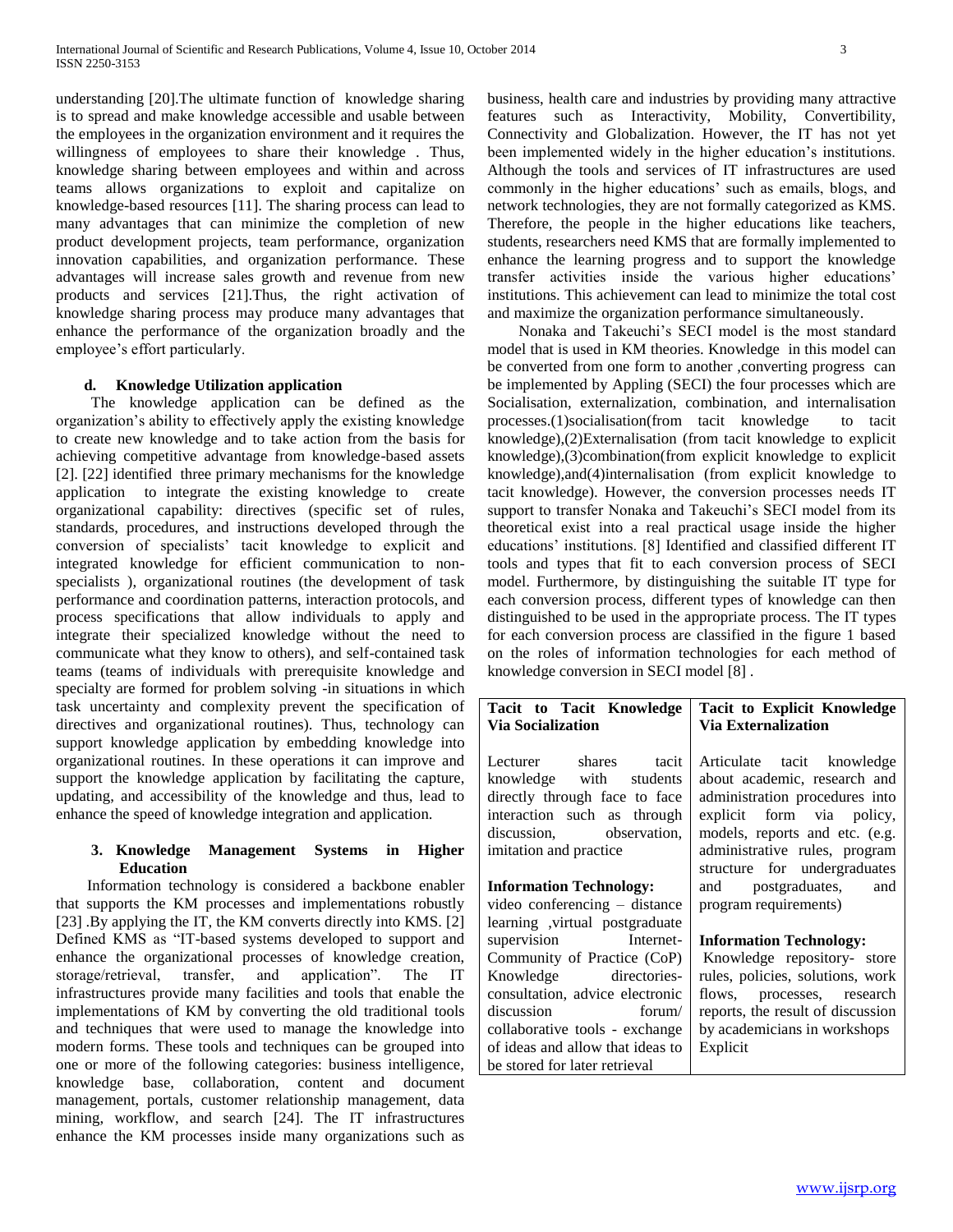| <b>Explicit to Tacit Knowledge</b>                                                                                                                                                      | <b>Explicit</b> to Explicit                                                                                                                                                                                          |
|-----------------------------------------------------------------------------------------------------------------------------------------------------------------------------------------|----------------------------------------------------------------------------------------------------------------------------------------------------------------------------------------------------------------------|
| <b>Via Internalization</b>                                                                                                                                                              | <b>Knowledge Via Combination</b>                                                                                                                                                                                     |
| Consolidate knowledge gained<br>and internalize the knowledge<br>by embedding own's beliefs<br>and values. Associated with<br>the learning process and<br>making use of that knowledge. | Knowledge are combined,<br>analysed, rearranged, added,<br>categorized, and exchanged via<br>students' performance analysis,<br>end of semester report,<br>assessments strategy (e.g.<br>assignment, final exam, lab |
| <b>Information Technology:</b>                                                                                                                                                          | exercises, class project)                                                                                                                                                                                            |
| electronic discussion forum/                                                                                                                                                            |                                                                                                                                                                                                                      |
| collaborative tools, Blog -                                                                                                                                                             | <b>Information Technology:</b>                                                                                                                                                                                       |
| story telling method of sharing                                                                                                                                                         | Portal Blogs Electronic                                                                                                                                                                                              |
| experiences social media-                                                                                                                                                               | document management                                                                                                                                                                                                  |
| opinions, ideas and feedback                                                                                                                                                            | systems- access information,                                                                                                                                                                                         |
|                                                                                                                                                                                         | store new knowledge                                                                                                                                                                                                  |

# **FIGURE 1: The roles of information technologies for each method of knowledge conversion in SECI model [8].**

 By implementing the IT type's classification for each knowledge conversion, the learning and teaching progress will speed up, the flow of the knowledge can be freely managed and eventually The KMS can be implemented efficiently and effectively in the higher educations' institutions in Malaysia. Accordingly, this study investigates the current KM processes and the IT role in implemented KM in higher education institution as an empirical study that are conducted based on the theoretical study of classifying the role of IT for each conversion process in SECI [8].

# III. RESEARCH PURPOSE

 This research conduct under the scope of what is the current situation of KMS processes and implementations in UNITEN university, what is the real level of IT in KM implementation, to achieve the research purpose, the literature review demonstrate the effective KM processes that are needed to manage the knowledge contents and the importance of IT to manage the KM processes in order to maximize the overall performance of the organizations efficiently. However, KMS may not implement efficiently due to the weakness of IT system, and the incompatibly between the IT system and the organization objectives. Therefore, the current situation of KM processes and the role of IT as enabler that support the KM processes inside UNITEN working activities will be investigated.

# IV. DATA COLLECTION AND ANALYSIS

 This research uses both quantitative approach (questionnaire) and qualitative approach (interview) to collect research data as the following:

- Questionnaire adopted from [25] study are used to collect data from technical employees inside UNITEN University based on 7-likert scale (1 for Strongly Disagree (SD), 2 for Disagree (D), 3 for Tend to Disagree (TD), 4 for Neutral (N), 5 for Trend to Agree (TA), 6 for Agree (A) and 7 for Strongly Agree (SA). The questionnaire consists from 44 items divided into 5 sections; (1) knowledge acquisitioning, (2) knowledge conversion, (3) knowledge sharing, (4) knowledge application/ utilization, and (5) IT system. The numbers of responses for this questionnaire were 46 responses.
- Interview designed are used to collect data from head managers of technical department inside UNITEN University based on open questions in order to analyze the real situation of KMS processes. The interview contain 30 question divided into two section; (1) knowledge management processes, and (2) challenge of knowledge management processes inside UNITEN university. The interview respondents are three head managers from technical department.
- Data gathered through questionnaires were submitted to a set of statistical analyses tools, using Statistical Package for Social Sciences (SPSS) version 20. According to the research purposes performed several of analyses which are: (1) Reliability analysis. And (2) descriptive analysis.

### V. QUESTIONNAIRE FINDINGS

### **1. Questionnaire reliability**

 Reliability is used to describe the overall consistency of a measure. A measure is said to have a high reliability if it produces similar results under consistent conditions. For example, measurements of people's height and weight are often extremely reliable [26]. In statistics, coefficient alpha is the most frequently method used for calculating internal consistency that used as a measure of reliability for the dependent variable of the study, when  $\alpha > 0.7$ , that indicates satisfactory internal consistency reliability [27]. Table2 shows that coefficient alpha is .97for the scaled variables which contain 44 items (part 2, 3, 4 and 5) and 46 respondents.

| <b>Cronbach's Alpha</b> | N of Items | <b>NO</b> of Respondents | <b><i>V</i></b> included Respondents |
|-------------------------|------------|--------------------------|--------------------------------------|
| $\cdot$ .9              |            | 14 C                     | 100%                                 |

### **2. Descriptive Analysis**

 This section presents the descriptive analysis of the questionnaire parts; knowledge acquisitioning, knowledge conversion; knowledge sharing, knowledge application/utilization, and information technology.

### **a. Knowledge Acquisition**

 This variable consists from 12 items to measure the organization processes of acquiring the needs of knowledge to support working activities. Table 1 shows that the respondents' answers means are agree with items number 1, 5 and 9 and trend to agree with items number 2, 3, 4, 6, 7, 8, 10, 11, and 12.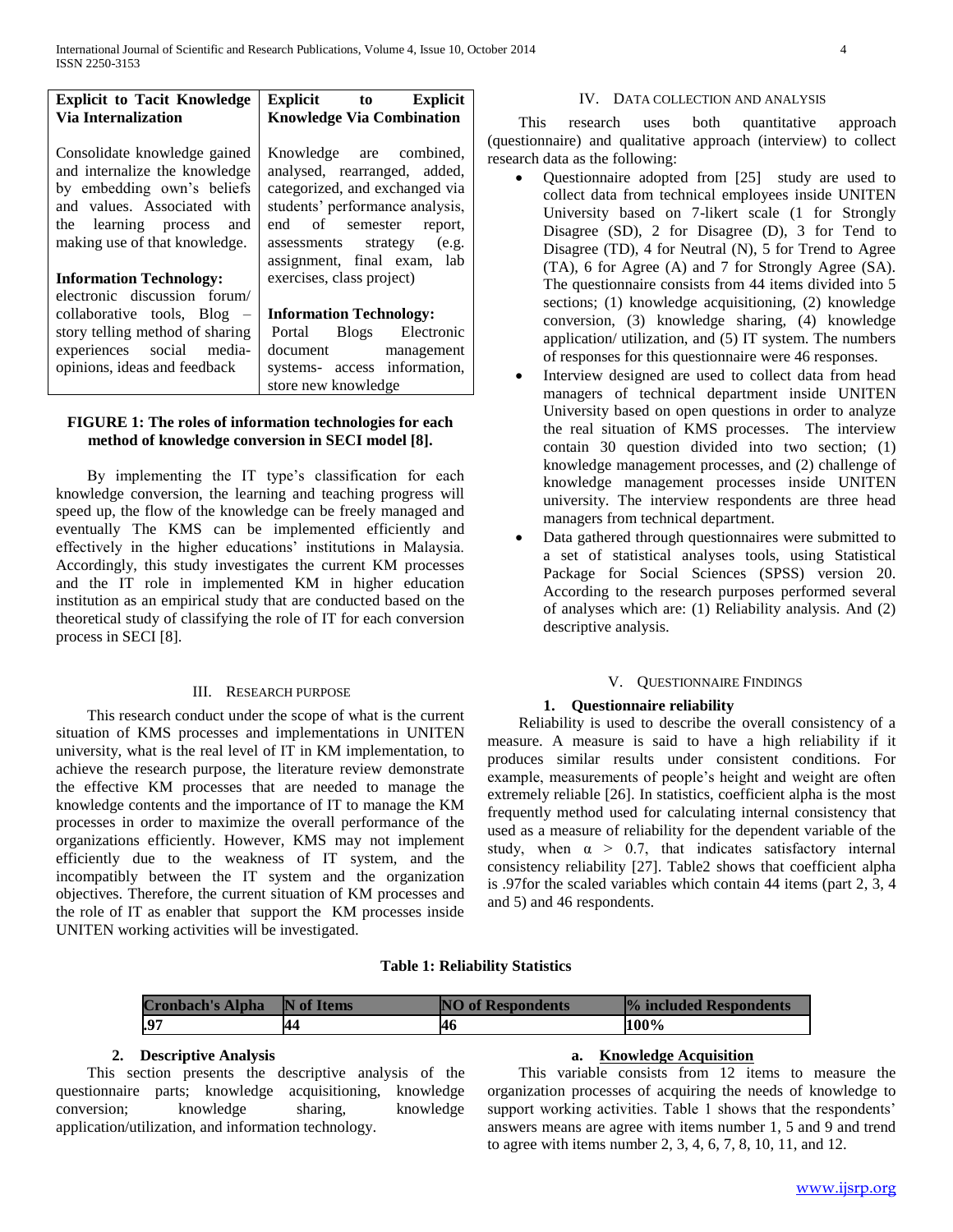| <b>Item No</b>          | <b>Item</b>                                                                                                                     | <b>SD</b>        | $\mathbf{D}$   | TD               | N              | <b>TA</b>      | $\mathbf A$ | <b>SA</b>      | Mean |
|-------------------------|---------------------------------------------------------------------------------------------------------------------------------|------------------|----------------|------------------|----------------|----------------|-------------|----------------|------|
| $\mathbf{1}$            | Our organization has<br>processes<br>for<br>acquiring knowledge                                                                 | $\mathbf{0}$     | $\mathbf{1}$   | $\mathbf{0}$     | 9              | $\overline{4}$ | 28          | $\overline{4}$ | 5.52 |
| $\boldsymbol{2}$        | Our organization has<br>processes<br>for<br>generating<br>new<br>knowledge<br>from<br>existing knowledge                        | $\overline{0}$   | $\overline{2}$ | $\boldsymbol{0}$ | 10             | $\overline{4}$ | 26          | $\overline{4}$ | 5.39 |
| $\mathbf{3}$            | Our organization has<br>processes<br>for<br>acquiring<br>knowledge<br>about our suppliers                                       | $\mathbf{0}$     | $\overline{2}$ | $\boldsymbol{0}$ | 11             | $\overline{7}$ | 25          | $\mathbf{1}$   | 5.21 |
| $\overline{\mathbf{4}}$ | Our organization uses<br>feedback from projects<br>to improve subsequent<br>projects                                            | $\overline{0}$   | 3              | $\boldsymbol{0}$ | 8              | $\overline{2}$ | 31          | $\overline{2}$ | 5.39 |
| $\overline{5}$          | Our<br>organization<br>generates<br>new<br>knowledge<br>through<br>collaboration<br>with<br>business partners                   | $\mathbf{0}$     | $\overline{2}$ | $\overline{2}$   | 5              | 6              | 26          | 5              | 5.45 |
| 6                       | Our organization has<br>processes<br>for<br>acquiring<br>knowledge<br>about new products<br>and services within<br>our industry | $\boldsymbol{0}$ | $\overline{2}$ | $\mathbf{1}$     | 9              | 6              | 23          | 5              | 5.34 |
| $\overline{7}$          | Our organization has<br>processes<br>for<br>acquiring<br>the<br>knowledge<br>about<br>competitors within our<br>industry        | $\overline{0}$   | $\mathbf{1}$   | $\mathbf{1}$     | 9              | $\overline{7}$ | 24          | $\overline{4}$ | 5.39 |
| 8                       | Our organization has<br>processes<br>for<br>benchmarking<br>performance                                                         | $\boldsymbol{0}$ | 3              | 1                | $\overline{4}$ | 6              | 29          | 3              | 5.43 |
| $\boldsymbol{9}$        | Our organization has<br>devoted<br>teams<br>to<br>identifying<br>best<br>practice                                               | $\theta$         | $\mathbf{1}$   | $\overline{0}$   | $\overline{7}$ | $\overline{3}$ | 27          | 8              | 5.71 |
| 10                      | We regularly carry out<br>environmental<br>scanning<br>for<br>the<br>purpose of acquiring<br>knowledge                          | $\Omega$         | $\overline{2}$ | $\overline{2}$   | 10             | 5              | 23          | $\overline{4}$ | 5.23 |
| 11                      | We<br>encourage<br>employees<br>to<br>document<br>their<br>experiences                                                          | $\overline{0}$   | $\mathbf{1}$   | $\overline{2}$   | 9              | $\,8\,$        | 22          | $\overline{4}$ | 5.30 |
| 12                      | We<br>routinely<br>benchmark<br>ourselves<br>against<br>our<br>competitors                                                      | $\overline{0}$   | $\mathfrak{2}$ | $\mathbf{2}$     | 6              | 10             | 24          | $\overline{2}$ | 5.26 |

# **Table 1: Descriptive Analysis of Knowledge Acquisitioning**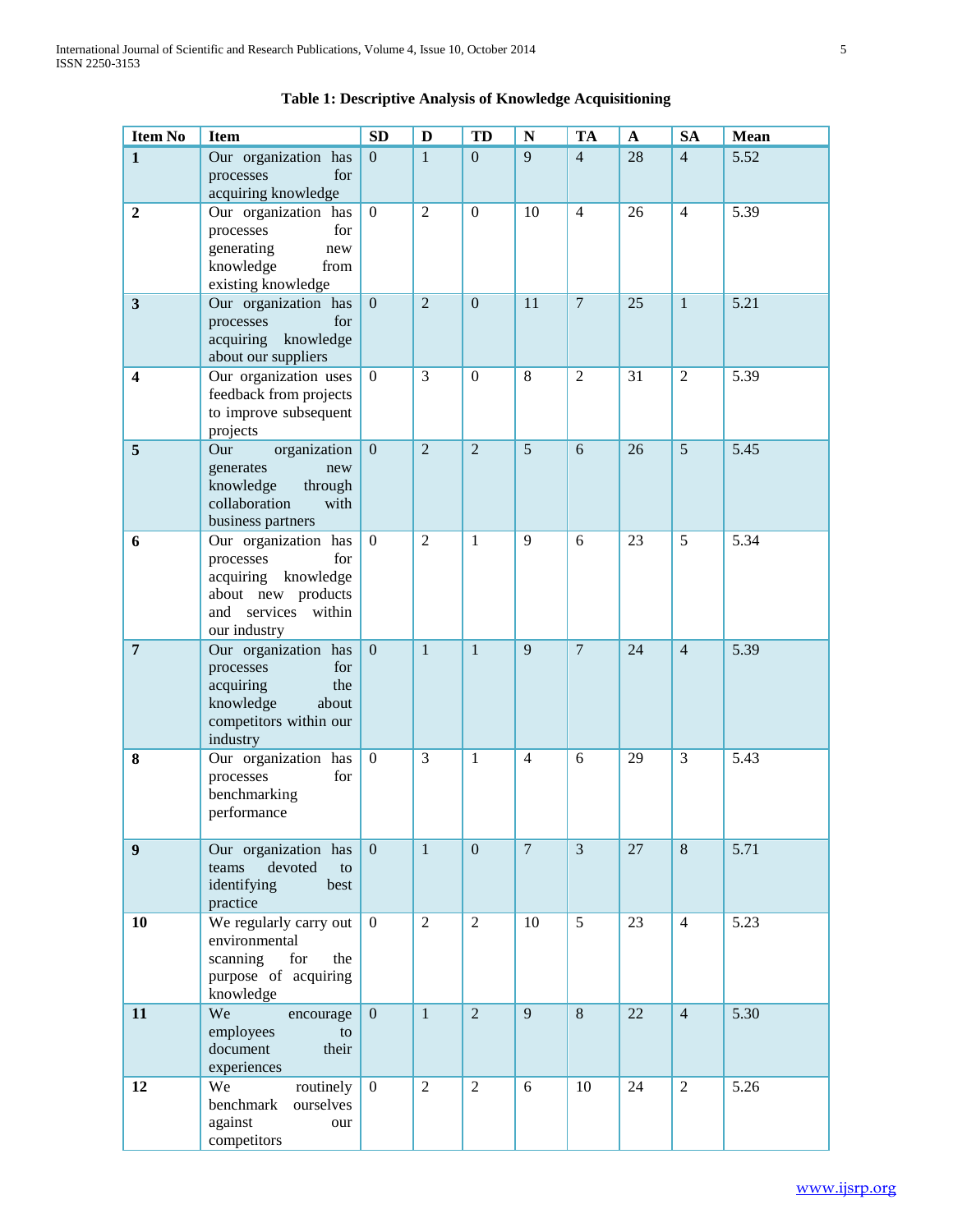According to table 1, the responses show that the UNITEN has clear processes to acquire the tacit and explicit, the UNITEN generate explicit and tacit knowledge supporting external resources, and the UNITEN has teams to identify the best ways to develop the tacit knowledge. Also, UNITEN has clear vision to classify the explicit knowledge for best knowledge identifying. On the other side, the employees are not clearly sure of the following issues of knowledge acquiring:

- UNITEN is active in generation of new tacit and explicit knowledge to support the existing situation of knowledge.
- UNITEN is active about acquiring feedback of knowledge implementation benefit.
- UNITEN is active in provide collaborating sharing to acquire new solution of tacit and explicit knowledge.
- UNITEN is active in archive the tacit knowledge of expert employees
- UNITEN is active in manage the tacit and explicit knowledge based on structured method for purpose of efficient acquiring of knowledge

# **b. Knowledge conversion**

 This variable consists from 7 items to measure the organization activities of knowledge conversion processes (tacit and explicit knowledge). Table 2 shows that the respondents' answers means are agree with items number 15 and trend to agree with items number 13, 14, 16, 17, 18, and 19.

| <b>Item No</b> | <b>Item</b>                                                                                                                                                                  | <b>SD</b>        | D              | TD             | ${\bf N}$ | TA             | $\mathbf A$ | <b>SA</b>      | <b>Mean</b> |
|----------------|------------------------------------------------------------------------------------------------------------------------------------------------------------------------------|------------------|----------------|----------------|-----------|----------------|-------------|----------------|-------------|
| 13             | In our organization,<br>knowledge<br>the<br>of<br>individual is record in<br>an structured way, so<br>others<br>that<br>in<br>the<br>organization may be<br>benefit from it. | $\boldsymbol{0}$ | 3              | $\Omega$       | 9         | 9              | 23          | $\overline{2}$ | 5.19        |
| 14             | In our organization<br>knowledge<br>is<br>the<br>represented<br>in<br>standard way.                                                                                          | $\Omega$         | $\overline{4}$ | $\theta$       | 6         | 7              | 25          | $\overline{4}$ | 5.32        |
| 15             | In our organization the<br>knowledge<br><i>is</i><br>cataloged<br>for easy<br>retrieval                                                                                      | $\overline{0}$   | 6              | $\overline{2}$ | 11        | $\overline{7}$ | 17          | $\overline{3}$ | 5.45        |
| 16             | Our organization has<br>process for integrating<br>knowledge<br>from<br>different resources                                                                                  | $\overline{0}$   | $\theta$       | 3              | 11        | $\overline{4}$ | 25          | 3              | 5.17        |
| 17             | In our organization the<br>knowledge<br><i>is</i><br>organized in a useful<br>way.                                                                                           | $\boldsymbol{0}$ | $\mathbf{1}$   | $\overline{2}$ | 5         | 10             | 23          | 5              | 5.28        |
| 18             | Our organization has<br>process for replacing<br>out dated knowledge.                                                                                                        | $\mathbf{0}$     | $\theta$       | $\overline{4}$ | 11        | 6              | 23          | 2              | 5.06        |
| 19             | Our organization has<br>process for filtering<br>(i.e. exciting out only<br>most<br>useful<br>the<br>knowledge)                                                              | $\overline{0}$   | $\overline{2}$ | $\overline{2}$ | 11        | 3              | 22          | 6              | 4.93        |

# **Table 2: Descriptive Analysis of Knowledge conversion**

 According to table 2, the respondents are not sure of the following points:

- In UNITEN the knowledge is represented in standard way.
- In UNITEN the knowledge is categorized for easy conversions.
- UNITEN has process for integrating knowledge from different resources.
- UNITEN organize the knowledge in a useful way.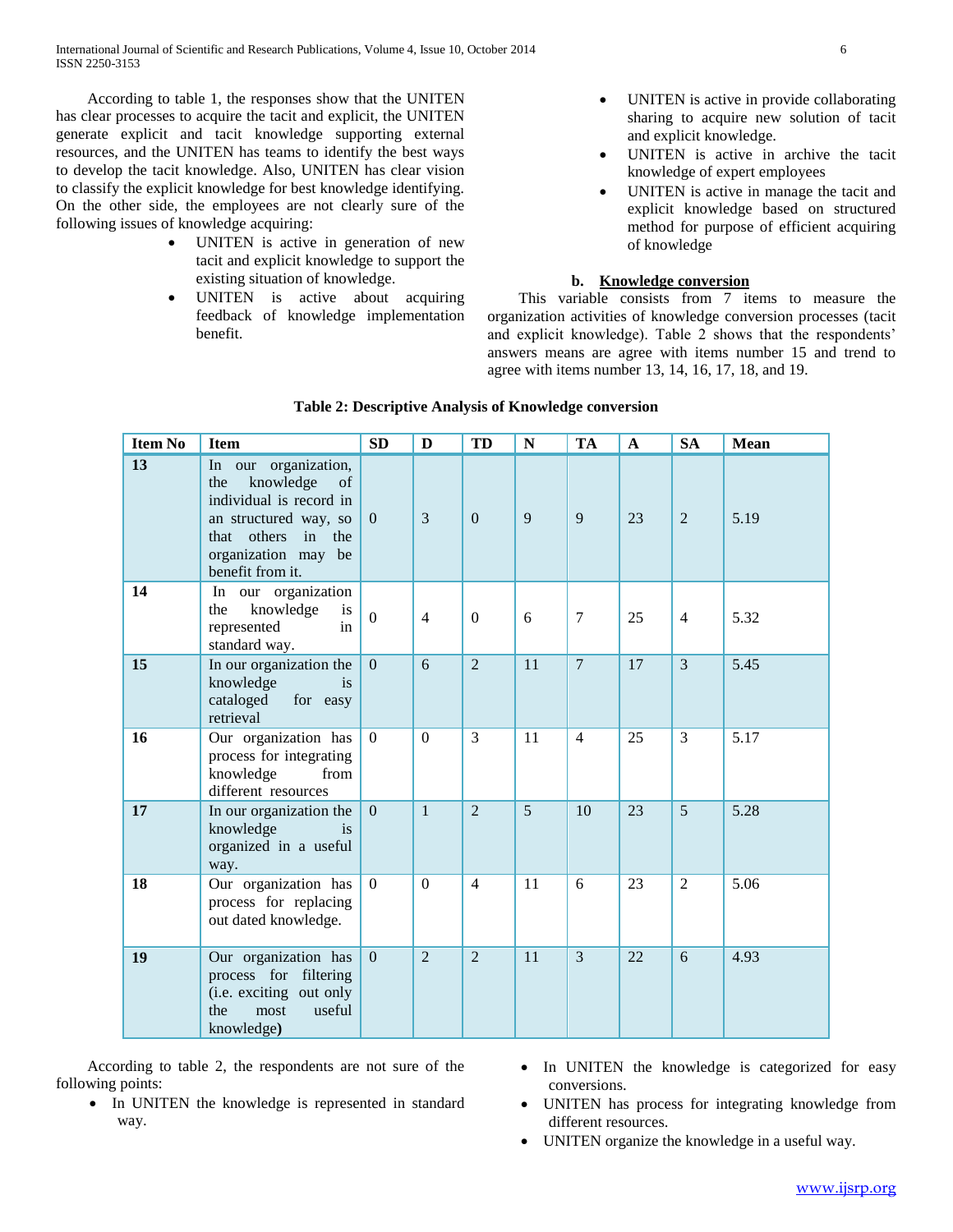International Journal of Scientific and Research Publications, Volume 4, Issue 10, October 2014 7 ISSN 2250-3153

- UNITEN has process for replacing out dated knowledge.
- UNITEN has process for filtering (i.e. exciting out only the most useful knowledge**)**

 This variable consists from 8 items to measure the organization activities of knowledge sharing processes in order to motivate the employees to adopt the knowledge that deal with businesses strategies. Table 3 shows that all items means are trend to agree.

# **c. Knowledge sharing**

# **Table 3: Descriptive Analysis of Knowledge Sharing**

| <b>Item No</b> | <b>Item</b>                                                                                                                   | SD           | D              | TD             | ${\bf N}$      | <b>TA</b>      | $\mathbf A$ | <b>SA</b>      | <b>Mean</b> |
|----------------|-------------------------------------------------------------------------------------------------------------------------------|--------------|----------------|----------------|----------------|----------------|-------------|----------------|-------------|
| 20             | Our organization has<br>systems and venues<br>for people to<br>share<br>their knowledge with<br>others in the company         | $\mathbf{0}$ | 5              | $\overline{0}$ | 11             | $\overline{4}$ | 23          | $\overline{3}$ | 5.02        |
| 21             | employees<br>Our<br>regularly<br>share<br>knowledge with their<br>superiors                                                   | $\Omega$     | 5 <sup>5</sup> | $\mathbf{1}$   | 10             | 10             | 14          | 5              | 4.93        |
| 22             | Our<br>employees<br>regularly<br>share<br>knowledge with their<br>subordinates                                                | $\mathbf{0}$ | $\overline{8}$ | $\overline{0}$ | 6              | 8              | 17          | $\overline{7}$ | 5.06        |
| 23             | employees<br>Our<br>regularly share ideas<br>with other employees<br>even if they are based<br>different<br>in<br>departments | $\mathbf{0}$ | $\overline{4}$ | $\overline{4}$ | 11             | 3              | 20          | $\overline{4}$ | 5.30        |
| 24             | Our organization has<br>processes<br>for<br>distributing<br>knowledge throughout<br>the organization                          | $\mathbf{0}$ | $\overline{4}$ | $\overline{2}$ | 9              | $\overline{7}$ | 20          | $\overline{4}$ | 5.23        |
| 25             | Our organization has<br>processes<br>for<br>exchanging<br>knowledge<br>between<br>individuals                                 | $\Omega$     | $\mathbf{1}$   | $\theta$       | 8              | 13             | 23          | $\mathbf{1}$   | 5.26        |
| 26             | organization<br>Our<br>makes<br>knowledge<br>accessible<br>those<br>to<br>who need it                                         | $\mathbf{0}$ | $\overline{2}$ | $\mathbf{1}$   | 10             | 8              | 21          | $\overline{4}$ | 5.15        |
| 27             | organization<br>Our<br>promotes sharing of<br>knowledge<br>between<br>work groups/teams                                       | $\Omega$     | $\overline{3}$ | $\overline{2}$ | $\overline{7}$ | 10             | 16          | 8              | 5.00        |

 According to table 3, the responds are not sure of the following issues:

- UNITEN motivates the employees through share knowledge through the organization.
- UNITEN supports the collaborative sharing of knowledge among individuals.

• UNITEN supports the employees' readiness of knowledge through share the employees nee of knowledge.

 On the other hand, there are integrations problems to address the following processes:

Applying knowledge learned from experience.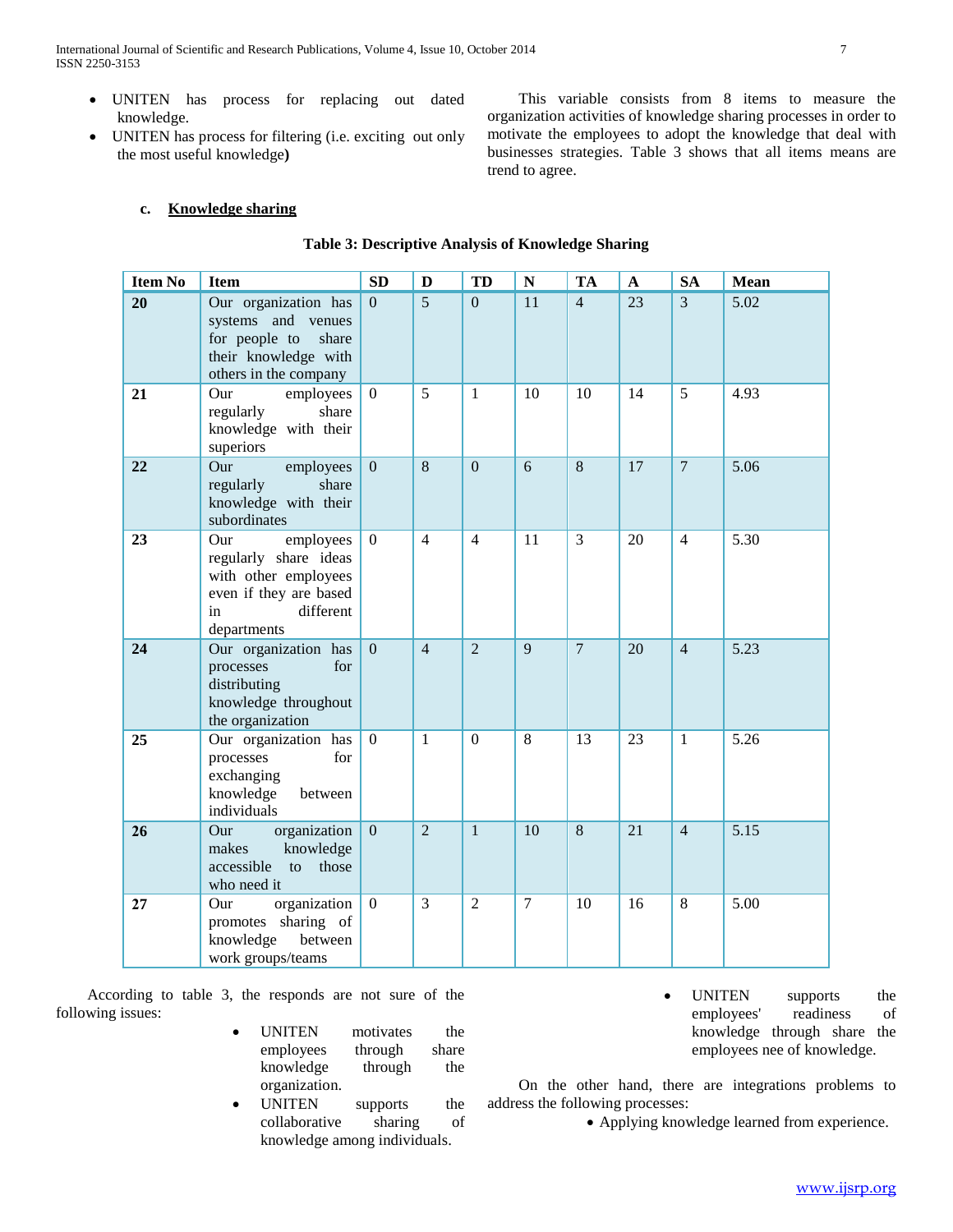- Matches sources of knowledge to problems and
- challenges. **d. Knowledge Application/Utilization**

 This variable consists from 9 items to measure the organization systemically processes in order to ensure the business value of working activities. Table 4 shows that the respondents are agree with item number 34 and trend to agree with all other items.

# **Table 4: Descriptive Analysis of Knowledge Application/Utilization**

| <b>Item No</b>  | <b>Item</b>                                                                                                               | <b>SD</b>      | D              | <b>TD</b>      | N              | <b>TA</b>      | A               | <b>SA</b>      | Mean   |
|-----------------|---------------------------------------------------------------------------------------------------------------------------|----------------|----------------|----------------|----------------|----------------|-----------------|----------------|--------|
| $\overline{28}$ | Our organization has<br>process for applying<br>knowledge<br>learned<br>from experiences.                                 | $\Omega$       | $\overline{4}$ | $\overline{3}$ | 6              | 8              | 19              | 6              | 5.02   |
| 29              | Our organization has<br>process<br>for<br>using<br>knowledge to solve<br>new problems.                                    | $\Omega$       | $\overline{4}$ | 3              | $\overline{7}$ | 10             | 19              | 3              | 5.06   |
| 30              | organization<br>Our<br>matches<br>sources<br>of<br>knowledge<br>to<br>problems<br>and<br>challenges                       | $\mathbf{0}$   | $\overline{2}$ | $\overline{4}$ | 8              | 10             | 21              | $\mathbf{1}$   | 5.02   |
| 31              | In our organization<br>knowledge is used to<br>improve efficiency.                                                        | $\overline{0}$ | $\mathbf{1}$   | 6              | 8              | 10             | 16              | 5              | 5.06   |
| 32              | organization<br>Our<br>effectively<br>applies<br>knowledge<br>to deal<br>with<br>changing<br>competitive<br>conditions.   | $\overline{0}$ | $\overline{3}$ | $\mathbf{1}$   | 11             | $\,8\,$        | 18              | $\overline{5}$ | 5.13   |
| 33              | organization<br>Our<br>applies<br>quickly<br>knowledge to critical<br>competitive needs.                                  | $\overline{0}$ | $\mathbf{1}$   | 6              | 8              | 5              | 20              | 6              | 5.19   |
| 34              | We<br>use<br>our<br>organization assets to<br>solve problem quickly                                                       | $\overline{0}$ | $\overline{4}$ | $\overline{3}$ | 14             | 6              | $\overline{15}$ | $\overline{4}$ | 5.80   |
| 35              | Our organization has<br>process<br>for<br>using<br>knowledge<br>in<br>the<br>development of new<br>products and services. | $\Omega$       | $\overline{2}$ | $\overline{5}$ | 6              | 10             | 21              | $\overline{2}$ | 5.06   |
| 36              | Our organization has<br>process for converting<br>knowledge into action<br>plans.                                         | $\overline{0}$ | $\overline{4}$ | $\overline{4}$ | $\overline{7}$ | $\overline{4}$ | 24              | $\overline{3}$ | 5.0652 |

 According to table 4, the responses show that UNITEN focus on solves the problems quickly as a main strategy of UNITEN services. However, UNITEN are not clear of improves the services efficiency and changing competitive conditions. The responses show that there are no efficient processes to:

Using knowledge to solve new problems.

- Using knowledge to develop new products and services.
- Convert knowledge into action plans.
- **e. Information Technology**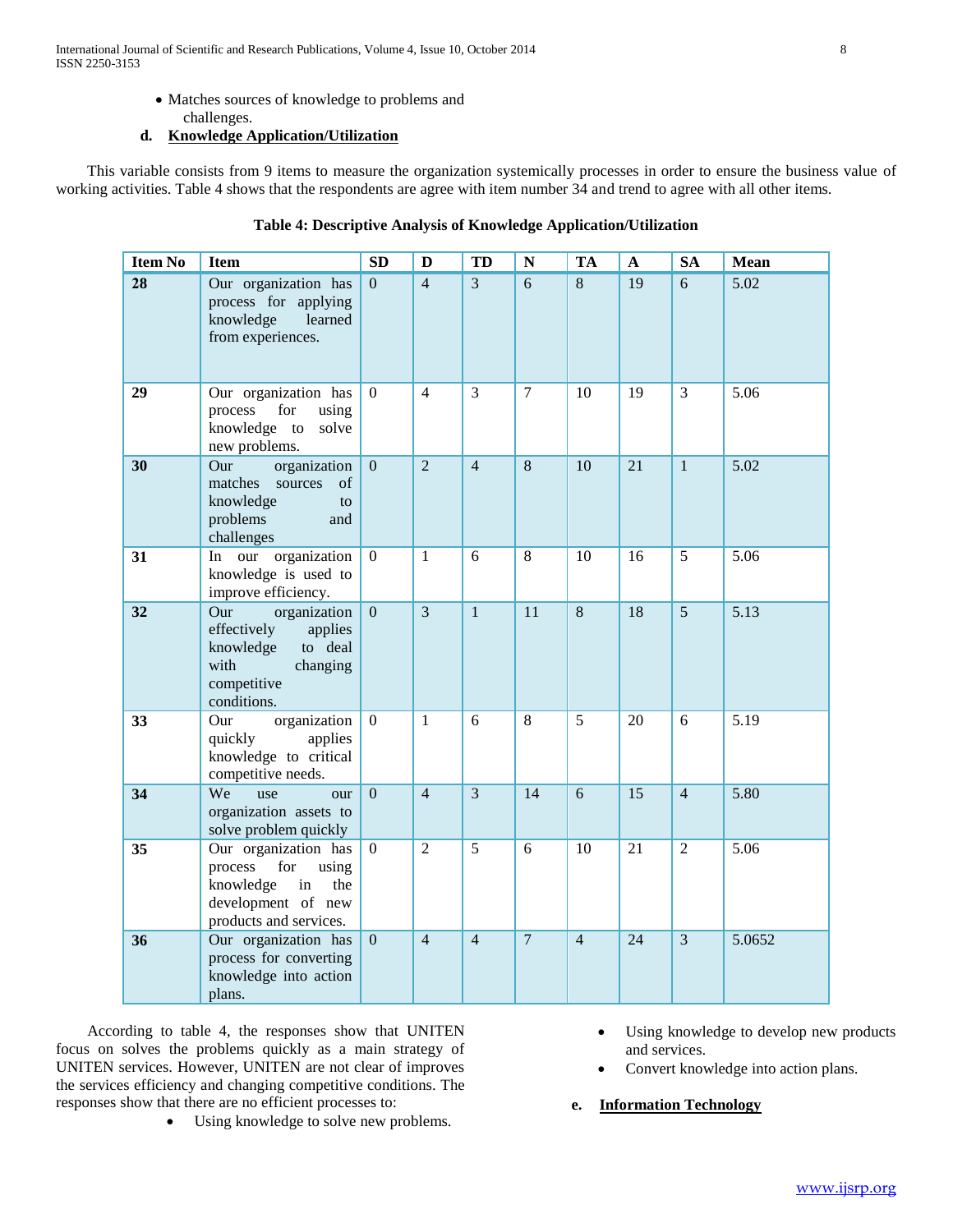This variable consists from 8 items to measure the IT services and infrastructures roles in knowledge management implementations. Table 5 shows that the respondents are agree with item number 24 and trend to agree with all other items.

| <b>Item No</b> | <b>Item</b>                                                                                                           | SD             | D              | <b>TD</b>      | ${\bf N}$      | <b>TA</b>      | $\mathbf{A}$ | <b>SA</b>      | <b>Mean</b> |
|----------------|-----------------------------------------------------------------------------------------------------------------------|----------------|----------------|----------------|----------------|----------------|--------------|----------------|-------------|
| 37             | Our IT<br>systems are<br>modular                                                                                      | $\overline{0}$ | $\overline{2}$ | $\overline{2}$ | 10             | 6              | 22           | $\overline{4}$ | 5.21        |
| 38             | Our IT systems use<br>commonly agreed IT<br>standards                                                                 | $\mathbf{0}$   | $\overline{2}$ | $\overline{2}$ | 8              | $\overline{5}$ | 23           | 6              | 5.36        |
| 39             | We have a high degree<br>of integration among<br>our IT applications                                                  | $\overline{0}$ | $\overline{3}$ | 3              | 8              | $\overline{2}$ | 23           | $\overline{7}$ | 5.30        |
| 40             | Our IT system support<br>conferencing<br>the<br>meeting<br>between<br>employees                                       | $\Omega$       | 5              | $\mathbf{0}$   | $\overline{7}$ | $\overline{4}$ | 22           | 8              | 5.34        |
| 41             | There are electronic<br>Blogs to share the<br>knowledge<br>for<br>employees                                           | $\Omega$       | $\mathcal{E}$  | $\overline{4}$ | 12             | 6              | 18           | 3              | 4.89        |
| 42             | The notifications<br>of<br>knowledge delivered<br>electronic<br>using<br>such<br>contacts<br>as<br>emails and mobiles | $\mathbf{0}$   | $\overline{3}$ | $\Omega$       | $\overline{5}$ | $\overline{4}$ | 22           | 12             | 5.69        |
| 43             | The<br>knowledge<br>delivered<br>through<br>employees accounts of<br>university                                       | $\Omega$       | 5              | $\Omega$       | 5              | 5              | 27           | $\overline{4}$ | 5.32        |
| 44             | The employees trained<br>knowledge<br>use<br>to<br>management systems<br>practically<br>i.e.<br>workshops             | $\Omega$       | $\overline{4}$ | 3              | 7              | 3              | 17           | 12             | 5.34        |

**Table 5: Descriptive Analysis of Information Technology**

 According to table 5, the employees are sure that UNITEN use the IT system to deliver the notifications that support the KM through many applications such as e-mails and mobile messages. On the other hand, the employees are not sure clearly about the following issues of using IT systems in working environment.

- UNITEN has active electronic blogs to share the knowledge for employees.
- UNITEN has online conferencing to support the meeting among employees.
- UNITEN train the use of knowledge using practical approach to support IT services.

 Actually, the responses show that the employees are not sure that there is a standard IT system to gain benefit of KM implementation. However, this shows that the notification of knowledge delivered supporting external IT services in order to share the knowledge at right time.

 Normally, the organization address business objectives using efficient IT system, services, and application to share the right knowledge to the right employee at right time in order to support the working activities based on business objectives. The responses show that there are no efficient IT solutions to support business objectives in UNITEN which represent a bold challenge of KM implementation benefit in UNITEN.

# **f. Interview Analysis**

 Table 6presents the findings of interview of this study based on IT roles in UNITEN.

|  | Table 6: Findings of KM Process based IT roles |  |  |  |  |  |
|--|------------------------------------------------|--|--|--|--|--|
|--|------------------------------------------------|--|--|--|--|--|

| <b>Processes of KM</b> |                                                                        |
|------------------------|------------------------------------------------------------------------|
| Acquiring              | The tacit knowledge managed based on the tasks roles of employees i.e. |
|                        | technical, mechanicals and fitters.                                    |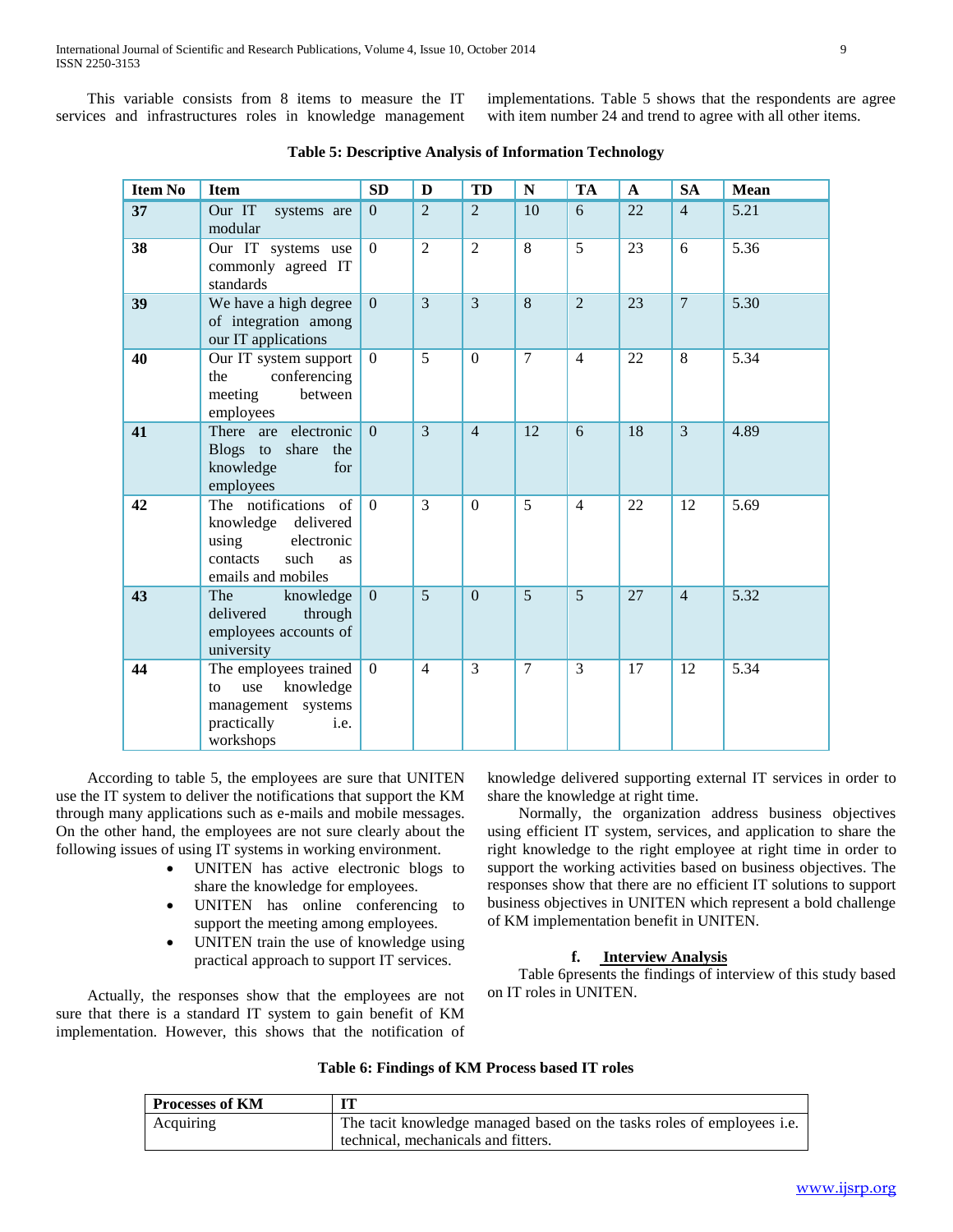|            | The explicit knowledge stored as instructions documents.<br>The archiving processes of explicit knowledge has specific duration peer<br>year. The systems not open any time.                                                                                              |
|------------|---------------------------------------------------------------------------------------------------------------------------------------------------------------------------------------------------------------------------------------------------------------------------|
| Conversion | The socialization processes adopted to transfer the old tacit knowledge to<br>new employees.<br>The training is the main method that used to develop the tacit knowledge<br>of employees.                                                                                 |
| Sharing    | The explicit knowledge shared with employees as clear instruction<br>manually. The electronic sharing of explicit knowledge adopted in some<br>cases through employees accounts.<br>The employees need to have advance permissions to accesses the explicit<br>knowledge. |
| Utilizing  | The Tacit knowledge evaluated through assessment system called KPI<br>and manual observing. KPI is system to evaluate the employees'<br>achievements each semester.                                                                                                       |

# VI. FINDINGS DISCUSSION

# **1. Questionnaire Discussion**

 According to relations between items 37, 38, 39, 40, 41, 43, and 44 in part 5 and items 2, 3, 4, 6, 7, 8, 10, 11, and 12 in part 1, there is weak integration between knowledge acquiring and IT system in UNITEN. There are no standard IT processes to generate new tacit and explicit knowledge to support the existing situation of knowledge, acquire feedback of knowledge implementation benefit, provide collaborating sharing to acquire new solution of tacit and explicit knowledge, archive the tacit knowledge of expert employees, and manage the tacit and explicit knowledge based on structured method for purpose of efficient acquiring of knowledge

 According to relations between items 37, 38, 39, 40, 41, 43, and 44 in part 5 and items13, 14, 16, 17, 18, and 19 in part 2,there is weak integration between knowledge conversion and IT system in UNITEN.The knowledge is not represented in standard way and it is not categorized for easy conversions, there are no standard process for integrating knowledge from different resources and for replacing out dated knowledge, there are no process for filtering (i.e. exciting out only the most useful knowledge**),** and finally The knowledge is not organize in a useful way

 According to relations between items 37, 38, 39, 40, 41, 42, 43, and 44 in part 5 and items 20, 22, 23, 24, 25, 26 and 27 in part 3, there is frailer integration between knowledge sharing and IT system in UNITEN. There is simple information technology that used to support the sharing process such as Email and mobile. Actually, these simple systems have many problems .for example, there are no support for the collaborative sharing of knowledge among individuals and there are no support for the employees' readiness of knowledge through share the employees

need of knowledge .accordingly there is no standard information technology to enhance knowledge sharing process inside UNITEN.

 According to relations between items 37, 38, 39, 40, 41,42, 43, and 44 in part 5 and items 28,29,32, and 36 in part 4, there is not clear support from information technology to UNITEN Application/Utilization. Accordingly, there are no efficient processes for using knowledge to solve new problems, develop new products with new services, and to convert knowledge into action plans. This mean there is no standard IT system to support the KM processes in UNITEN.

### **2. Interview Discussion**

 The conducted study in this paper reveals the current situations of the KM processes and the current status of IT system inside UNITEN University; accordingly, much challenge has been discovered and investigated to have a whole picture of the difficulties that faced the KM implementation in UNITEN. The investigation clarify that UNITEN university don't have effective documentation system to carry the related work and activities, this shows by storing the explicit knowledge as instructions documents that can only provide abstract information that don't have a meaningful value to the organization. This kind of documentation can lead to minimize the efficiency of KM implementation. Thus, lead to minimizing the outcome performance of UNITEN University. On the other hand ,the poor and limited interactivity between the system of standard instructions (KPI) and the employees lead to minimizing the employees effort especially and the organization performance generally, this weaknesses in the interactivity can be realized through the current drawbacks that the (KPI) system can open for updating the knowledge in a certain period of time and not for the entire year and the employees need to have advance permissions to access the explicit knowledge. In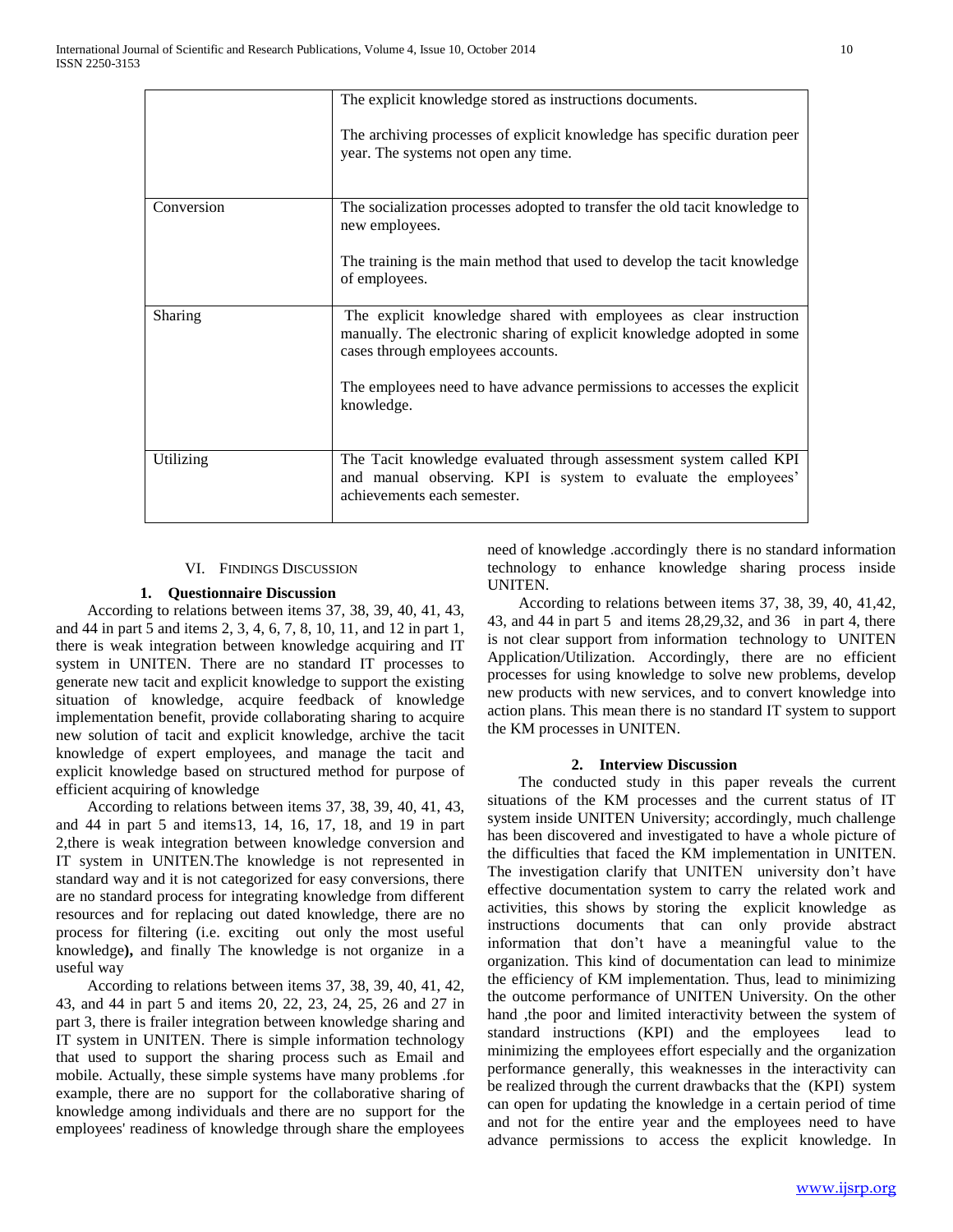addition to the previous drawbacks, the IT roles are not implemented efficiently in KM processes, the IT system does not support the KM process due to many reasons which are the IT system are not integrated well within KM processes, the IT system is incompatible with the current KM processes, and the IT system are not implemented correctly inside the KM processes. Therefore, most explicit knowledge in UNITEN departments are still archived as hard copies. These challenges are addressed carefully and specific recommendations are highlighted to resolve the weaknesses aspects in KM processes and the IT system inside the UNITEN University.

### VII. RECOMMENDATIONS

 The data analysis demonstrates that, the UNITEN have limitations in KM processes that lead to KM disadvantage. To solve these problems and enhance the KM implementation in term of knowledge conversion, sharing, Knowledge Utilization, and ICT, we propose that UNITEN should using integration IT system support all the KM processes which are acquire the knowledge ,knowledge conversion, knowledge sharing, Knowledge Utilization, and using ICT to as enabler to KM implementation in UNITEN. This system have to provide systematic services such as (1) acquire knowledge from other universities have success KM implementation , (2) conversion the acquired knowledge based on support the education processes or support the UNITEN development ,(3) share the knowledge based on where can benefit inside UNITEN for example used in Collage , facilities or Technical , (4) all these processes performed under IT , the IT have to help in acquiring ,sharing and conversion processes as the figure 1.2 view these processes.



# VIII. CONCLUSION

 Successful KM in any organization requires that, this organization should implement KM processes (Acquiring,

Sharing , conversion and Utilization) the knowledge, as well as there are many required factors to support the KM implementation such as (culture, IT systems, competition , intelligent , managerial strategies) in order to get an efficient KM implementation . In UNITEN there are strengths and weaknesses